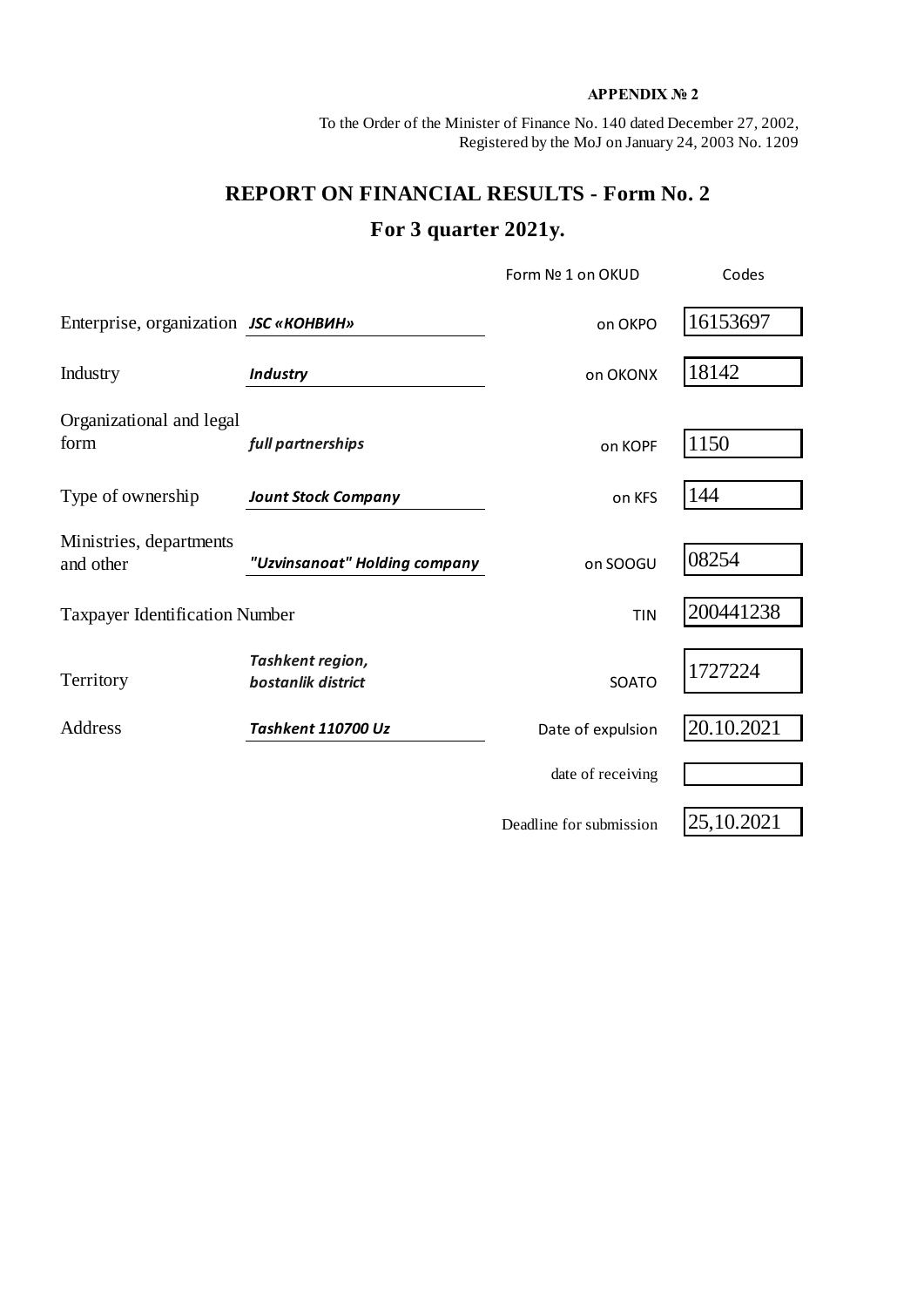| The name of the indicator                                                                       | Line code      | For the corresponding period of the<br>previous year |                          | During the reporting period |                   |
|-------------------------------------------------------------------------------------------------|----------------|------------------------------------------------------|--------------------------|-----------------------------|-------------------|
|                                                                                                 |                | Income (profit)                                      | <b>Expenses</b> (losses) | Income (profit)             | Expenses (losses) |
| 1                                                                                               | $\overline{2}$ | 3                                                    | 4                        | 5                           | 6                 |
| Net proceeds from the sale of products (goods, works and<br>services)                           | 10             | 5 885 575                                            | $\mathbf X$              | 21 088 771                  | $\mathbf X$       |
| Cost of goods sold (goods, works and services)                                                  | 20             | X                                                    | 5 312 966                | $\mathbf X$                 | 19 416 677        |
| Gross profit (loss) from the sale of products (goods, works<br>and services) ( $line 010-020$ ) | 30             | 572 609                                              |                          | 1672094                     |                   |
| Spending of the period, total (line $050 + 060 + 070 + 080$ ),<br>including:                    | 40             | X                                                    | 541 354                  | $\mathbf X$                 | 1 557 649         |
| Expenses for realization                                                                        | 50             | $\mathbf X$                                          |                          | $\mathbf X$                 |                   |
| Administrative expenses                                                                         | 60             | $\mathbf X$                                          | 169 591                  | $\mathbf X$                 | 519 101           |
| Other operating expenses                                                                        | 70             | X                                                    | 371 763                  | $\mathbf X$                 | 1 0 38 5 48       |
| Expenses of the reporting period excluded from the tax base in<br>the future                    | 80             | X                                                    |                          | X                           |                   |
| Other operating income                                                                          | 90             | 301 592                                              | $\mathbf X$              | 159 918                     | $\mathbf X$       |
| Profit (loss) from operating activities□<br>$(line 030-040 + 090)$                              | 100            | 332 847                                              | $\mathbf X$              | 274 363                     | $\mathbf X$       |
| Incomes from financial activities, total (line $120 + 130 + 140$ )<br>$+150+160$ ,              | 110            | 16 179                                               | $\mathbf X$              | 13 015                      | $\mathbf X$       |
| including:                                                                                      |                |                                                      |                          |                             |                   |
| Income in the form of dividends                                                                 | 120            | 572                                                  | X                        |                             | X                 |
| Income in the form of interest                                                                  | 130            | 15 607                                               | $\mathbf X$              | 13 015                      | $\mathbf X$       |
| Incomes from long-term rent (leasing)                                                           | 140            |                                                      | X                        |                             | $\mathbf X$       |
| Income from exchange rate differences                                                           | 150            |                                                      | $\mathbf X$              |                             | $\mathbf X$       |
| Other income from financing activities                                                          | 160            |                                                      | X                        |                             | $\mathbf X$       |
| Expenses from financial activities (line $180 + 190 + 200 +$<br>210), including:                | 170            | $\mathbf X$                                          |                          | X                           |                   |
| Expenses in the form of interest                                                                | 180            |                                                      |                          |                             |                   |
| Expenses in the form of interest on long-term lease (leasing)                                   | 190            | $\mathbf X$                                          |                          | X                           |                   |
| Losses from exchange rate differences                                                           | 200            | $\mathbf X$                                          |                          | $\mathbf X$                 |                   |
| Other expenses related to financial activities                                                  | 210            | $\mathbf X$                                          |                          | $\mathbf X$                 |                   |
| Profit (loss) from general economic activities (line $100 +$<br>$110-170$                       | 220            | 349 026                                              |                          | 287 378                     |                   |
| Extraordinary gains and losses                                                                  | 230            |                                                      |                          |                             |                   |
| Profit (loss) before income tax (profit) (line $220 + (-230)$ )                                 | 240            | 349 026                                              |                          | 287 378                     |                   |
| Income tax (profit)                                                                             | 250            | X                                                    | 59 520                   | $\mathbf X$                 | 43 107            |
| Other taxes and fees on profits                                                                 | 260            | $\mathbf X$                                          |                          | $\mathbf{X}$                |                   |
| Net profit (loss) of the reporting period $\Box$<br>(line $240-250-260$ )                       | 270            | 289 506                                              |                          | 244 271                     |                   |